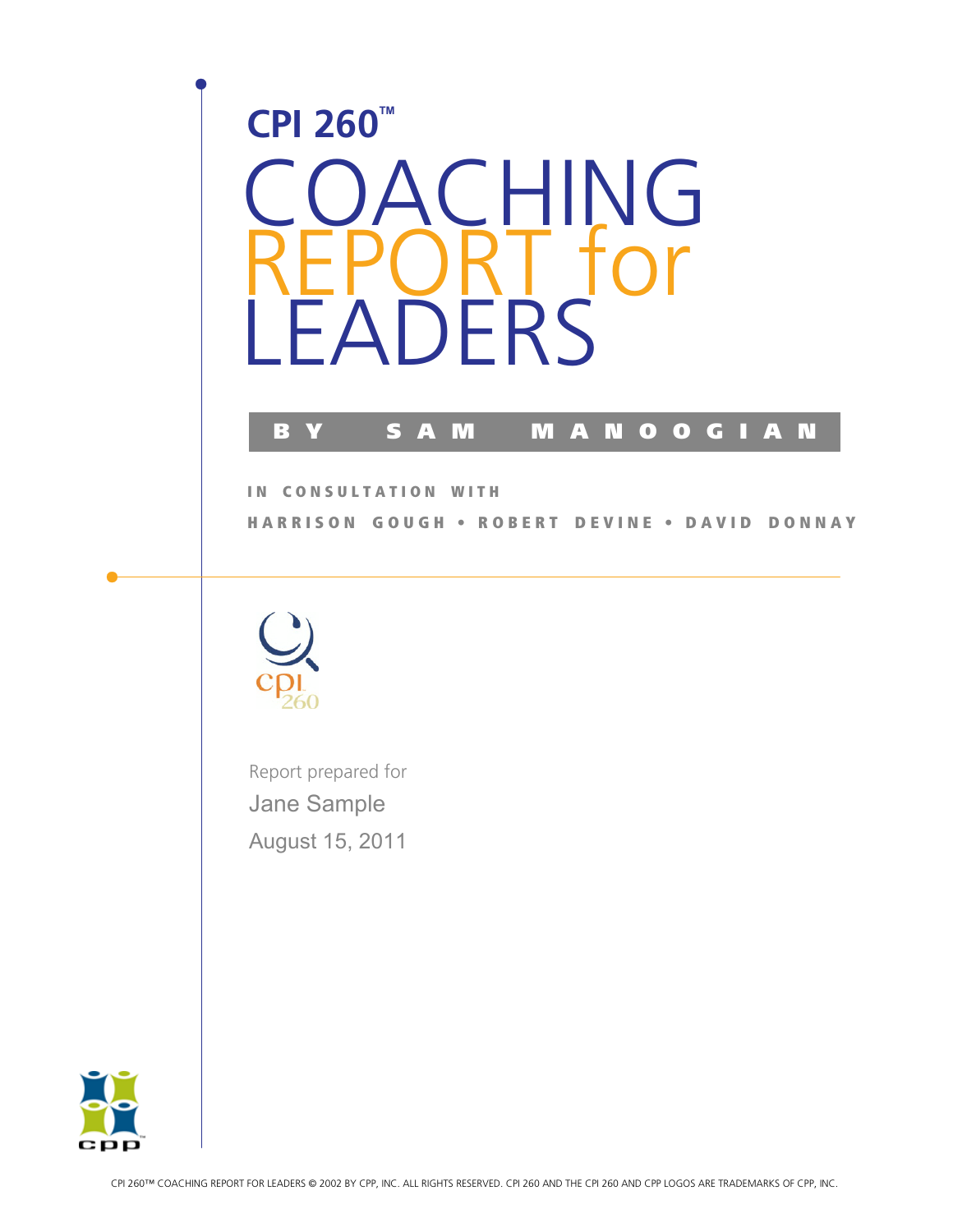# UNDERSTANDING YOUR REPORT

**2**

This report will help you better understand your preferences, attitudes, and behaviors in key dimensions of management and leadership. It will help you capitalize on your strengths, target areas for further development, set goals, and plan action steps. It is intended for your use and should not be considered a selection or placement tool.

This report is based on an instrument that has been used and validated in a wide variety of management and leadership development programs. Empirical research extending over five decades demonstrates that a person´s responses to the instrument—when taken all together—are highly predictive of managerial competencies as determined by independent observers. Your responses to the items in the Coaching Report for Leaders booklet have been compared to those from a large group of managers and executives, both male and female. It is a group of experienced and by many standards successful individuals who are on track for continued success and career advancement.\*

## **WHAT INFORMATION DOES MY REPORT INCLUDE?**

In addition to this introductory section, your report contains three sections: Your Leadership Characteristics, the Snapshot page, and Next Steps.

Your Leadership Characteristics is the heart of the report. For each Leadership Characteristic, we compare your results on key measures with those of the comparison group of managers and executives. Based on this comparison, the report analyzes your strengths and developmental needs and, where appropriate, offers Suggested Action Steps you can take to gather more information or develop a new behavior. Suggested Action Steps may suggest ways to further develop strengths as well as address developmental needs. Not all Leadership Characteristics will have Action Steps related to them.

The Leadership Characteristics are organized into the following Core Performance Areas:

- 1. SELF-MANAGEMENT
- 2. ORGANIZATIONAL CAPABILITIES
- 3. TEAM BUILDING AND TEAMWORK
- 4. PROBLEM SOLVING
- 5. SUSTAINING THE VISION

Management and leadership are increasingly complex endeavors, requiring an evolving repertoire of competencies and behaviors. The five Core Performance Areas are not exhaustive but are key indicators of managerial success. While they do not form a rigid hierarchy, competence in one Core Performance Area does tend to underlie effectiveness in the next. They are arranged in this report from the most basic level (Self-Management) to the highest level (Sustaining the Vision).

The **Snapshot** page offers a quick overview of your results.

The Next Steps section offers advice on planning your next steps in leadership development.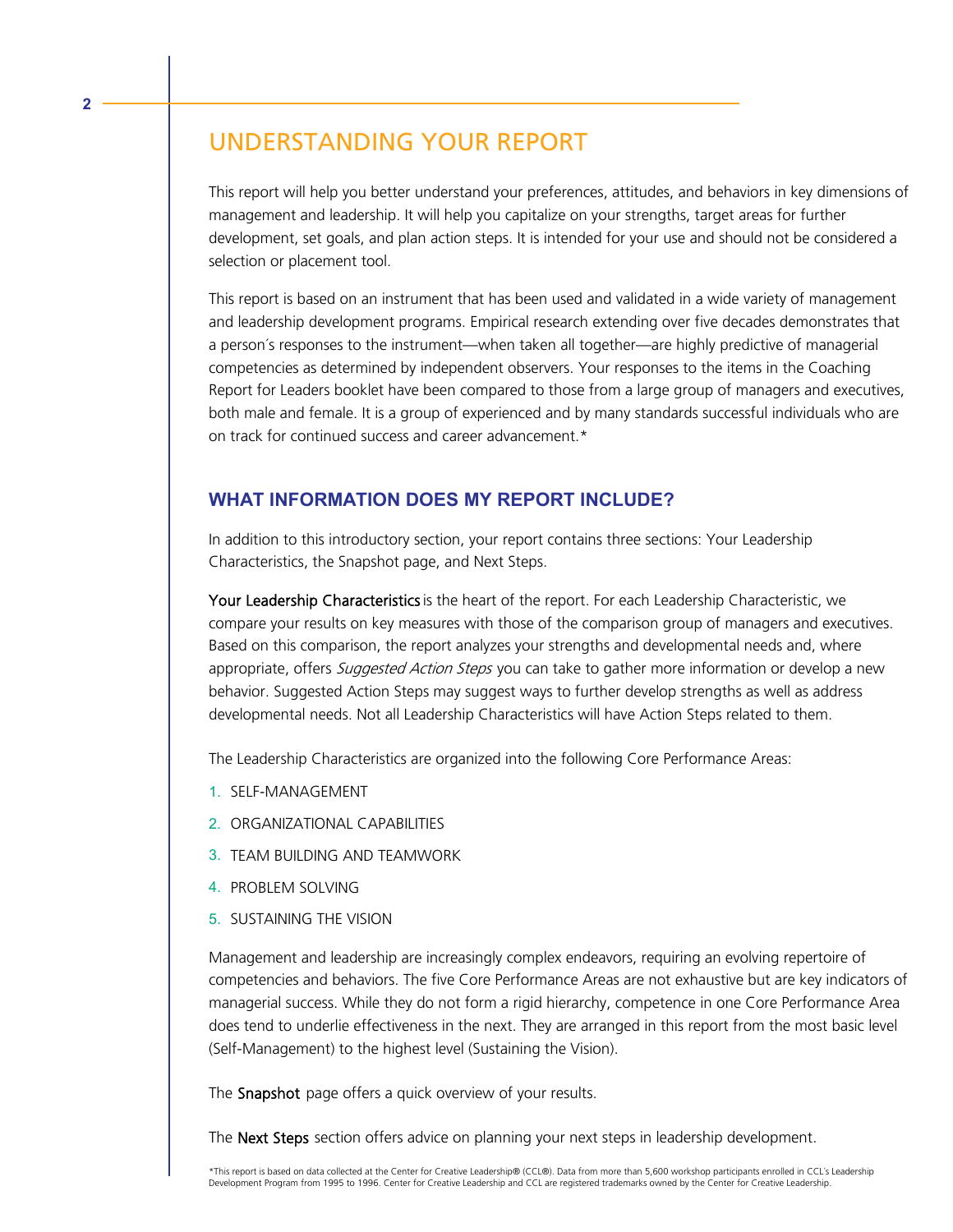## **WHAT DO THE ICONS MEAN?**

In addition to providing comments for each Leadership Characteristic, your Coaching Report for Leaders offers at-a-glance guidance for prioritizing your developmental efforts:



## **CHECK THESE OFF AS YOUR STRENGTHS**

A Check Mark indicates a strength in that your preferences, attitudes, and behaviors on that Leadership Characteristic compare favorably to those of the reference group of managers and executives who are generally on track for continued advancement. For most people, in *most* situations, the attitudes and behaviors indicated will contribute to effectiveness and be perceived by others as contributing to a strength. These are areas in which you are probably comfortable and in which you perform effectively.



#### **TAKE A CLOSE LOOK AT THESE POTENTIAL DEVELOPMENTAL NEEDS**

A Magnifying Glass suggests that you should look closely at the Leadership Characteristic: It may represent a developmental need for you in that your preferences, attitudes, and behaviors seem to *contrast* somewhat unfavorably with those of the comparison group. For *most* people, in *most* situations, the attitudes and behaviors indicated will hamper effectiveness and be perceived negatively by others.



### **EXAMINE WHETHER THESE WORK TO YOUR ADVANTAGE OR DISADVANTAGE**

An Arrows symbol indicates simply that your preferences, attitudes, and behaviors in that Leadership Characteristic *differ* from those of the comparison group. This difference may represent either a strength or a potential developmental need, depending on your functional area, your role in the organization, and your organizational culture. You may want to assess whether your behavior in this area works to your advantage or disadvantage.

## **HOW DO I GET THE MOST OUT OF MY REPORT?**

As you examine your Coaching Report for Leaders, keep the following points in mind:

- 1. Keep your own role and situation at the forefront. What the report characterizes as strengths and limitations is not absolute. An asset in one job, level of management, or organization might be a liability in others.
- 2. Pay as much attention to your strengths as to possible developmental areas. After all, you have achieved your current position because of your strengths.
- 3. Remember, above all, that you are the ultimate expert—the only one who can verify these results. This report cannot describe every nuance of your style or capture every competency relevant to your success in your job.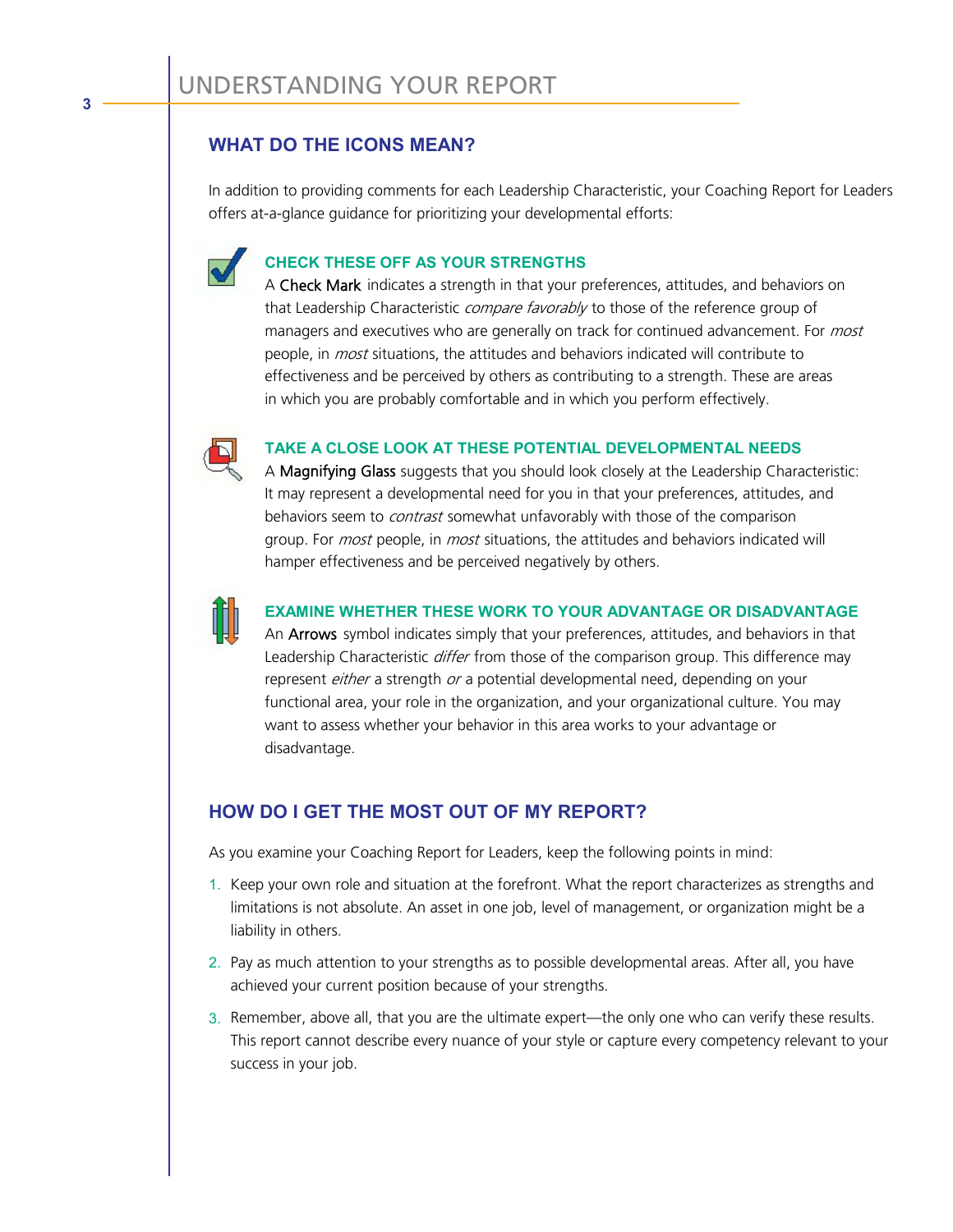# YOUR LEADERSHIP CHARACTERISTICS

## **SELF-MANAGEMENT**

**4**

Effective leaders are first of all effective in managing themselves—their time, their focus of attention, and their emotions. They know their strengths and weaknesses, their habits of thought and biases, their likes and dislikes.

## **1. SELF-AWARENESS**

Because they are able to monitor and manage their own feelings and their effect on others, successful leaders can respond to people and events in an authentic, appropriate, and genuine manner.

- Like other effective leaders, you are generally secure with yourself; you are likely to be in touch with and accepting of who you are and can respond authentically to people, events, and situations.
- More so than other leaders, you tend to be sensitive to the needs and feelings of other people, with an unusually well developed capacity to understand them intuitively. You can be highly effective in social and interpersonal interactions, and others find it easy to work with you.
- Your sensitivity to others may affect your ability to maintain objectivity in handling people problems and applying objective measures of work performance. Others may experience you as inconsistent or playing favorites even though you are only trying to take into account each person´s different circumstances.
- SUGGESTED ACTION STEP: If you find yourself serving as a counselor to others, objectively assess whether this is adversely affecting your ability to function in your role as leader.

### **2. SELF-CONTROL**

Effective leaders are disciplined and think before acting. Their self-control may come at the expense of some spontaneity and the free expression of feelings and emotional reactions, but it does not mean they are overly reserved or inflexible. See also 4. Use of Power and Authority.

- More than other managers and executives, you likely tend to question and challenge the rules, customs, and traditions of organizations and mainstream society. Others may question your commitment or loyalty to the work group or organization; you may be seen as a rebel or maverick or simply as hard to get to know.
- You are unlikely to be satisfied with maintaining the status quo or fine-tuning a well-running system and are more likely to seek out and enjoy a turnaround assignment. You appear to be more willing than most other leaders to take risks, but others may see you as acting impulsively or imprudently at times.
- If you share your views too freely, you may strike others as rather controversial, disloyal, or unnecessarily provocative.
- SUGGESTED ACTION STEP: Have a frank and open discussion with the person to whom you report about ways you can improve your leadership behaviors. Since you may be defensive when receiving negative feedback from others, make a concerted effort to listen and ask clarifying questions rather than defending yourself and challenging the data.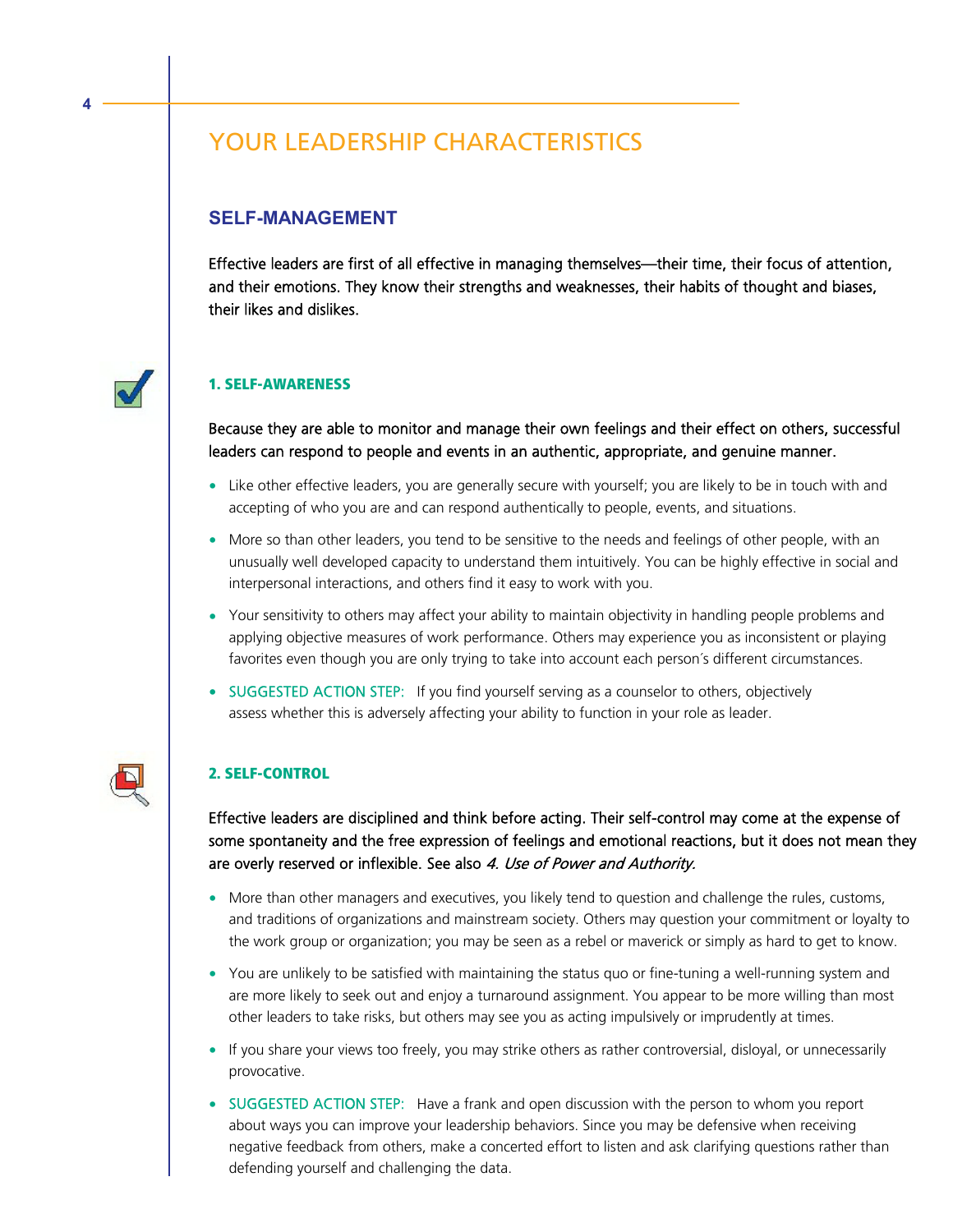#### **3. RESILIENCE**

**5**

 $\blacklozenge$ 

Leaders who succeed are able to manage stress, bounce back from frustration and setbacks, and devote time to important areas of life outside work. They are realistically optimistic and show a healthy degree of independence and self-reliance.

- Like other effective leaders, you generally display a confident and mostly optimistic approach to work and working with others; you tend to be buoyant, recovering quickly from setbacks and persisting even in the face of adversity and roadblocks.
- You likely understand the importance of good morale and tend not to let doubt or worries drain your reserves of energy. Others probably see you as dealing effectively with pressure and stress.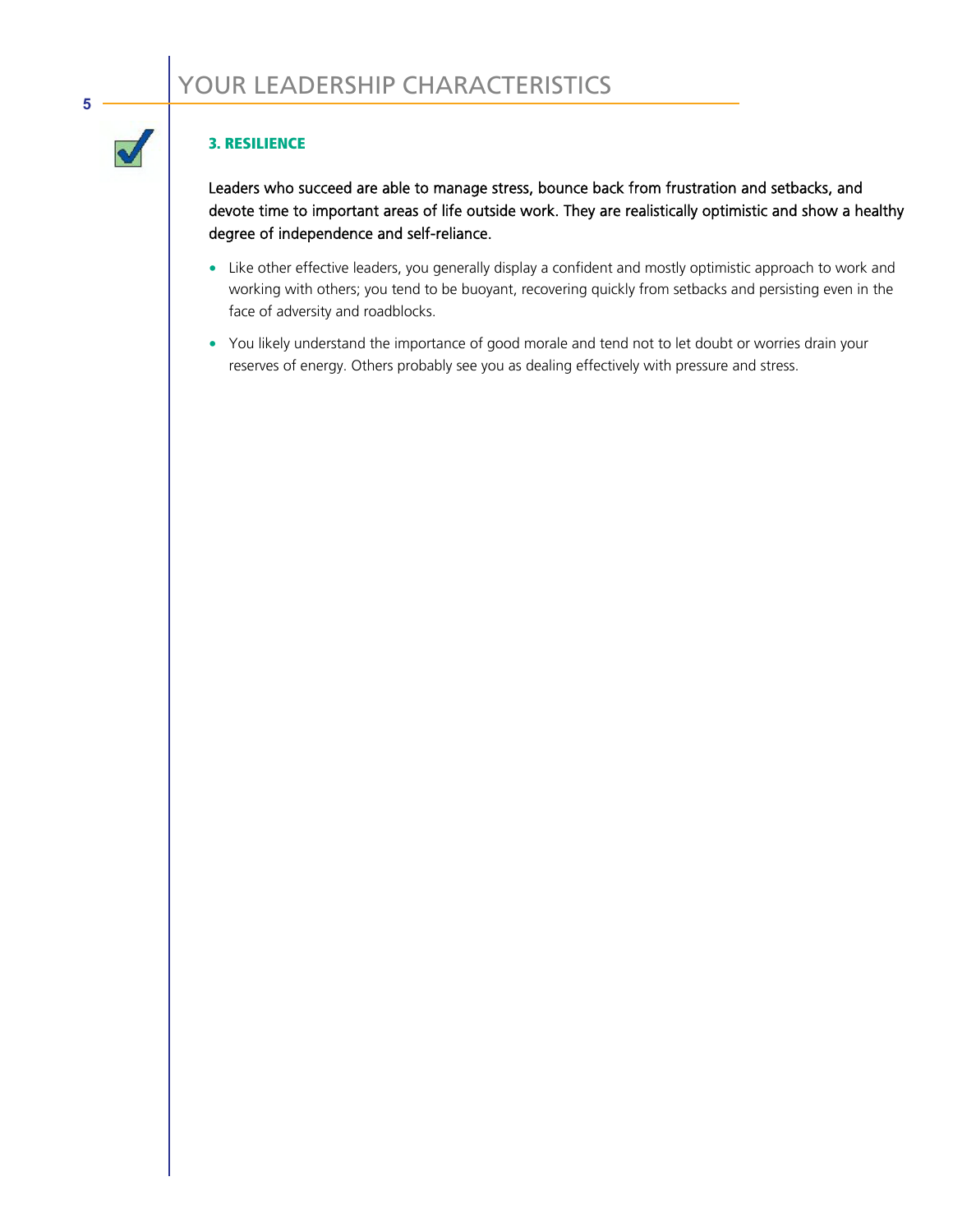## **ORGANIZATIONAL CAPABILITIES**

An important requirement for effective leadership is skill in handling the roles, rules, and structures of organizational life: using power and authority appropriately, holding others (and oneself) accountable, working within a framework of policies and established procedures, making tough decisions, and the like.



**6**

### **4. USE OF POWER AND AUTHORITY**

Effective leaders exercise formal and informal power, influence, and authority without overwhelming coworkers. They adapt the style and intensity of their leadership to fit the situation and are able to function in a subordinate role when necessary.

- You seem to be as confident, assertive, and forceful as most other executives and managers.
- You likely are able to command the attention of other people and are willing to make decisions and take action that involves other people.
- You appear to be reasonably well disciplined and judicious in using both your formal and informal authority, matching it to your perception of what is appropriate to each situation.



### **5. COMFORT WITH ORGANIZATIONAL STRUCTURES**

Effective managers and executives work productively within organizational structures, such as formal policies and rules, chains of command, organizational processes, and unwritten norms. They must articulate and support these structures while at the same time supporting individual initiative and the need for flexibility. See also 2. Self-Control.

- You are likely to have less respect for the prevailing customs of the organization than most other managers and executives. Your willingness to take chances or bend the rules may lead others to question your value as a team player.
- You may find that you are a more effective leader in a young or small organization with a fluid culture than in an established or large organization with a stable or mature culture.
- You may need to accept more structure in order to function at your highest level. On those occasions when you plan the work and work the plan, you can probably make substantial contributions, even though it may go against some of your preferences.
- SUGGESTED ACTION STEP: Consider the pros and cons of being more accepting of structure in exchange for greater effectiveness or career advancement. Using performance feedback and input from trusted colleagues may be helpful.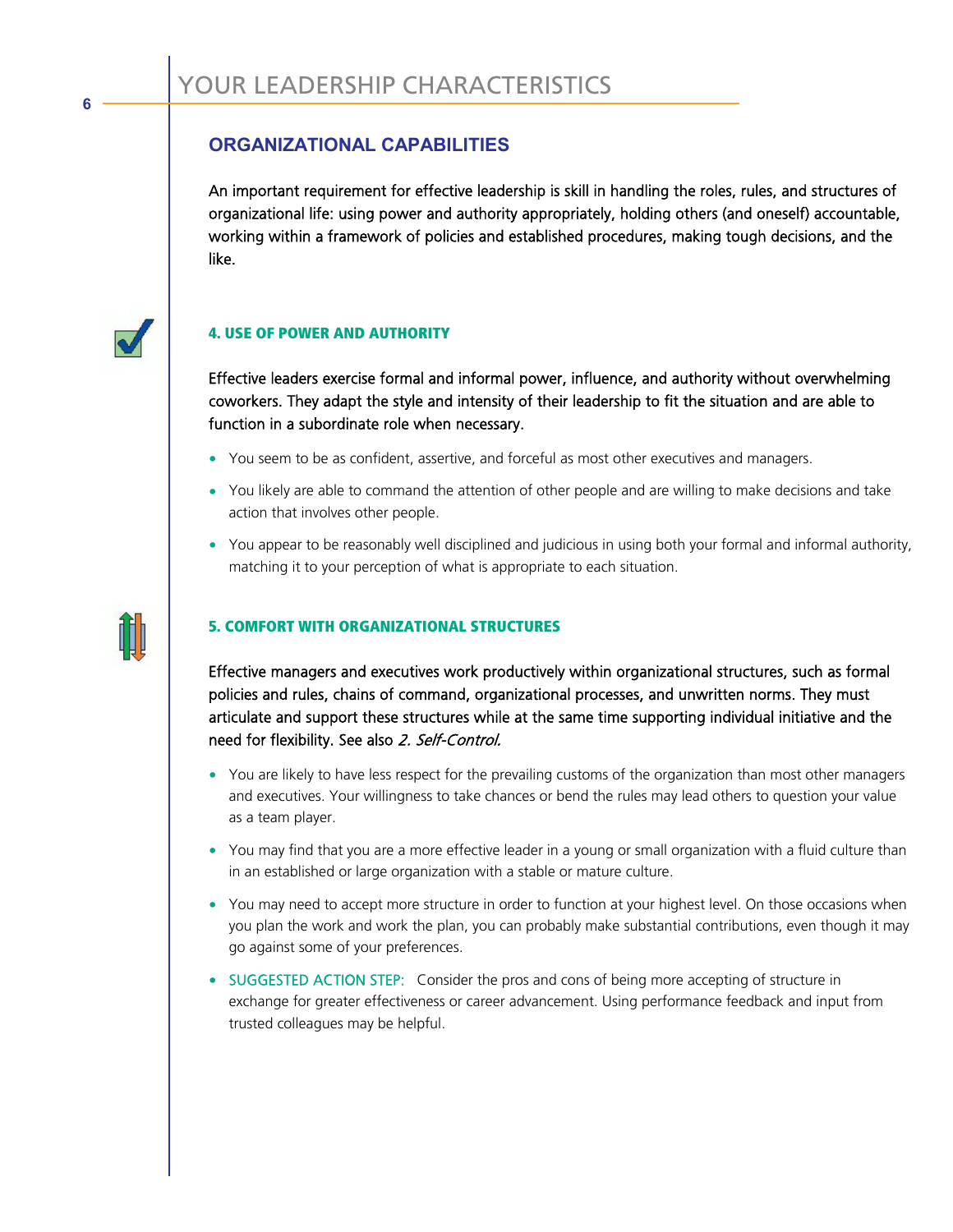#### **6. RESPONSIBILITY AND ACCOUNTABILITY**

Successful leaders welcome the personal responsibility and accountability that go with positions of authority. Valuing dependability, honesty, and forthrightness, they hold others accountable for the commitments they have made, accept fault or criticism when it is deserved, and expect others to do the same.

- You seem to consider yourself about as well suited for positions of leadership and decision-making responsibility as are other executives and managers, and you are probably inclined toward accepting leadership roles.
- Others are likely to experience you as less responsible, conscientious, and dependable than most other executives and managers, as well as less willing or able to take responsibility for the actions of others. These perceptions may affect the type and level of responsibility you are given in your work assignments.
- SUGGESTED ACTION STEP: Ask others who know your work style whether issues of responsibility, conscientiousness, or dependability may be affecting your effectiveness and potential for leadership advancement.

#### **7. DECISIVENESS**

Effective managers and executives make decisions expediently and take appropriate action. In making their decisions, they take into account a large number of potentially contradictory factors and bits of information, seek and accept the participation of others when appropriate, and are not overly burdened by the effect of their decisions on others. See also 4. Use of Power and Authority and 14. Action Orientation.

- You are likely more willing than most other executives and managers to make unpopular decisions or decisions that go against the prevailing sentiment.
- You tend to be more independent, initiating, and aggressive in your decision making than most other executives and managers and less inclined to invite or allow others to participate. Others may experience you as being overly competitive or lacking a cooperative spirit.
- Others may experience you as persistent, resourceful, and extremely self-sufficient; further, they may see you as setting and maintaining high standards for yourself and others.
- SUGGESTED ACTION STEP: Look for ways to engage others in your decision-making process, especially less vocal and less assertive coworkers and the ones who typically have views and opinions different from your own. Seek compromise and win-win solutions.

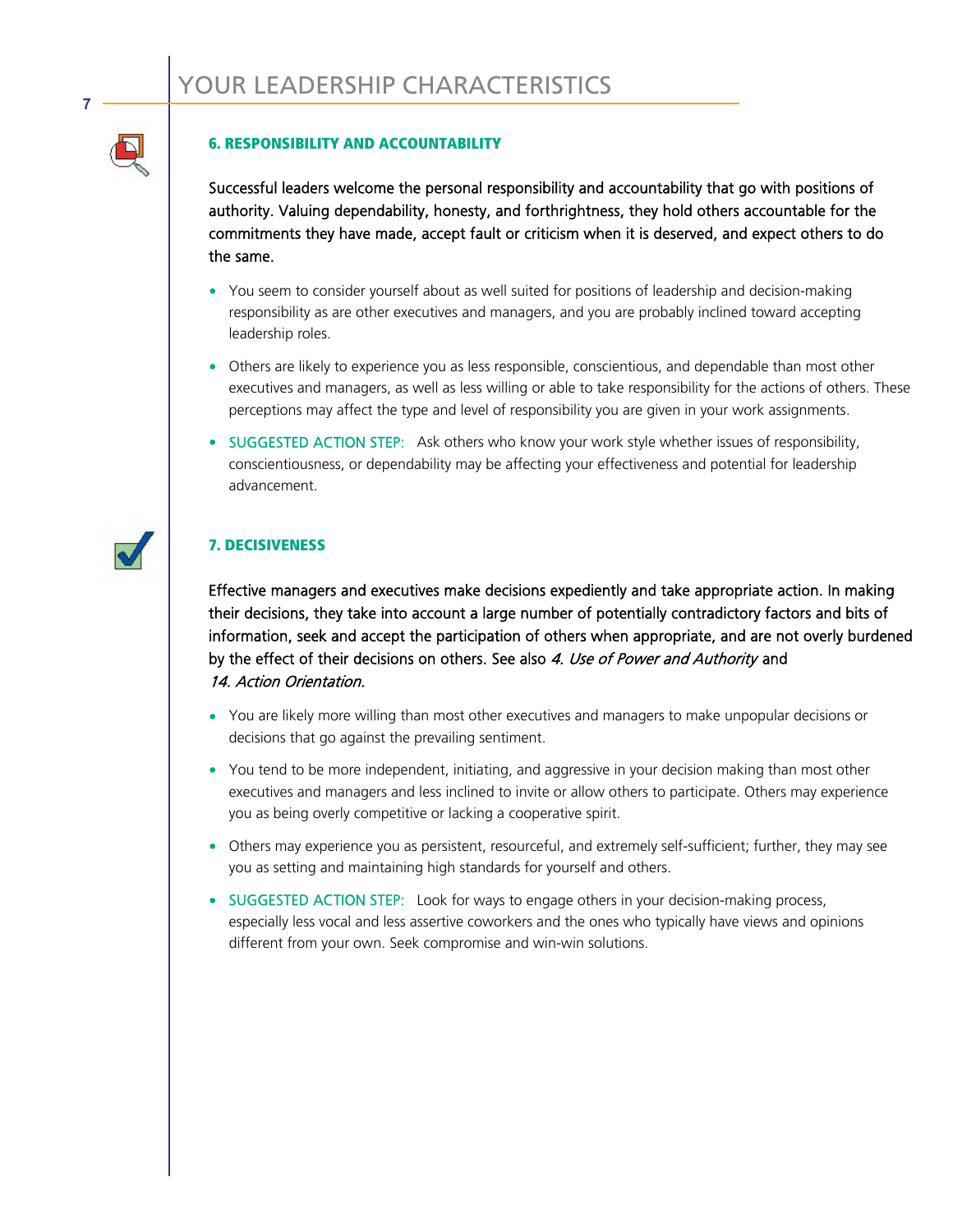## **TEAM BUILDING AND TEAMWORK**

Whether leading a project team or sharing leadership with others on an executive team, today's managers and executives must possess the people skills needed to forge united, smoothly functioning, goal-oriented teams made up of people with disparate skills, motivations, and personalities.



#### **8. INTERPERSONAL SKILL**

In their interactions with team members, effective leaders listen attentively, send clear signals, and convey openness, friendliness, and cooperation. They are approachable, in spite of the formal or informal authority that goes with a management position. See also 17. Influence.

- Like most other executives and managers, you are probably reasonably comfortable meeting other people, and others likely experience you as outgoing and sociable.
- You appear to be unlike most other executives and managers in that your coworkers are likely to experience you at times as argumentative and challenging rather than friendly, approachable, and conciliatory. Others may perceive you as acting competitively or out of self-interest.
- You can probably confront people and tackle task-related issues without concern for how your actions will affect your likability or popularity.
- SUGGESTED ACTION STEP: Ask each of several trusted coworkers to suggest three specific ways you can become a better and more cooperative team player, and then act on the two most common suggestions.

## **9. UNDERSTANDING OTHERS**

Strong team leaders have a cognitive understanding of personality differences, individual behavior, interpersonal dynamics, and group process, as well as an ability to empathize with others—to understand their feelings and subjective reactions on an intuitive level. See also 1. Self-Awareness.

- You likely have stronger people skills than most other executives and managers. Others probably experience you as warm, sensitive, caring, and perceptive. Coworkers and team members are apt to value your ability to respond effectively to highly charged interpersonal situations.
- Coworkers probably seek you out to take advantage of your coaching skills, possibly overutilizing your time.
- You tend to empathize with others better than most managers and executives, but some people may see you as not being sufficiently tough minded or objective or as unable to hold people accountable.
- SUGGESTED ACTION STEP: Through self-assessment and feedback from colleagues, determine whether your empathy and focus on people create challenges in the areas of time management, managerial objectivity, and meeting business goals and objectives.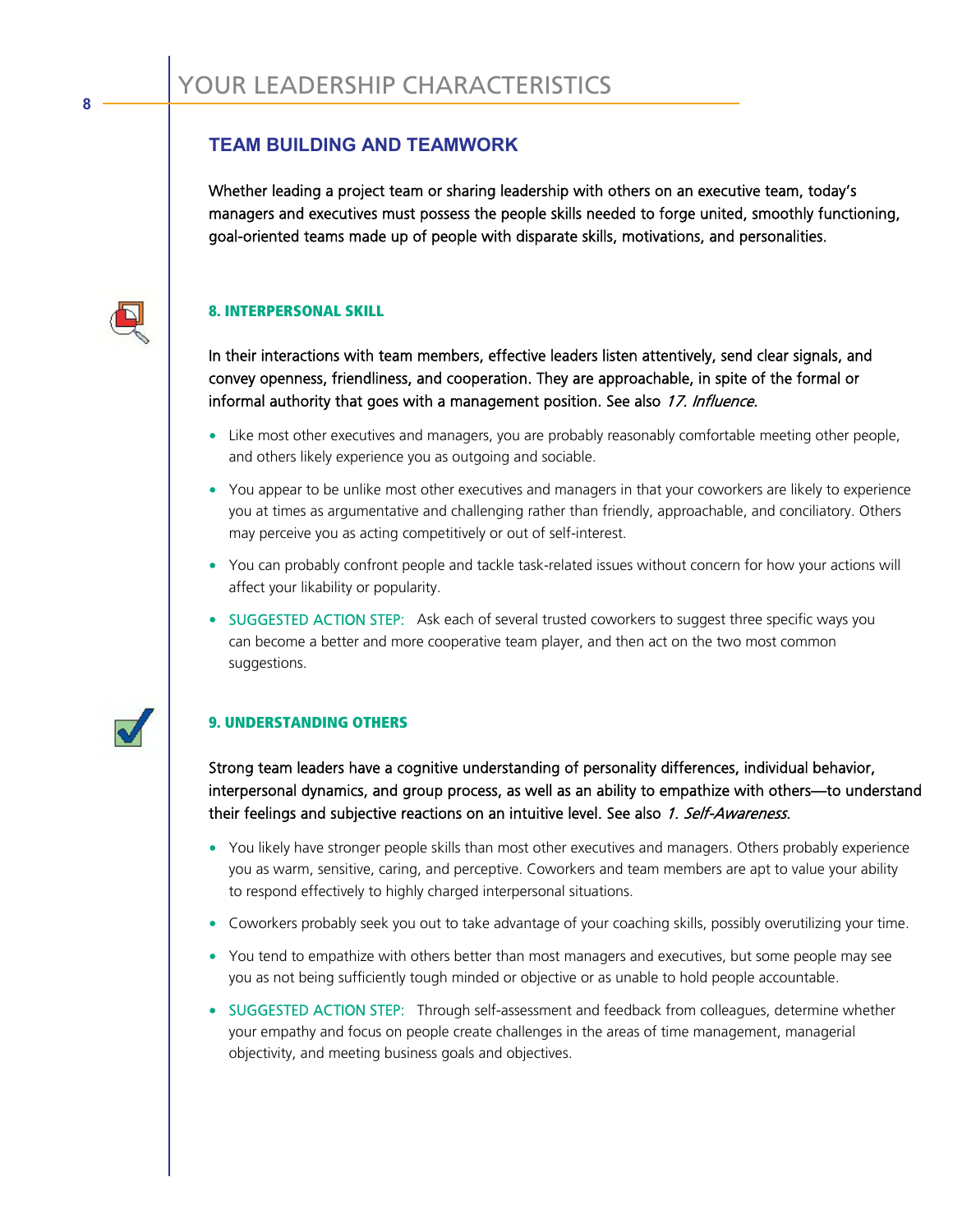#### **10. CAPACITY FOR COLLABORATION**

Aware that the input of diverse ideas can facilitate problem solving, effective leaders welcome the participation of others. They encourage the open discussion of ideas, opinions, and suggestions while maintaining a healthy skepticism and keeping the pressure on for results. See also 4. Use of Power and Authority, 7. Decisiveness, and 15. Self-Confidence.

- You are likely less inclined than other executives and managers to be trusting of and receptive to other people.
- You are probably highly creative internally—able to easily generate original and innovative ideas and solutions—but your distrust of and disregard for other people´s ideas may limit opportunities for creatively exploring options in a group.
- Some people or groups may feel that you are particularly unreceptive to their suggestions or ideas.
- SUGGESTED ACTION STEP: Ask coworkers if they think you are sufficiently open and receptive to the ideas and inputs of others. Try to identify any pattern of bias for or against types and sources of information, and work on taking other people´s ideas more seriously by trying to determine why you might previously have rejected them out of hand.

#### **11. WORKING WITH AND THROUGH OTHERS**

To accomplish bigger and more complex tasks than any one person could hope to do alone, effective leaders work both with others, by soliciting input and sharing decision making, and through others, by delegating work and responsibility.

- You probably place a higher value than most other executives and managers on competition, independence, and self-reliance. You might feel more personally satisfied with the role of an individual performer than with the role of a manager at the present time.
- You may have found—or may be seeking—a managerial or executive position that has a high degree of autonomy and lacks many of the traditional managerial responsibilities related to working with and through others.
- SUGGESTED ACTION STEP: If you are currently in a managerial role over other people, assess your degree of job satisfaction. If you are less satisfied than you want to be, consider whether this may be due to a poor fit between your needs and interests and the demands of managerial tasks or whether you need to enhance your fundamental managerial skills through coursework or coaching.



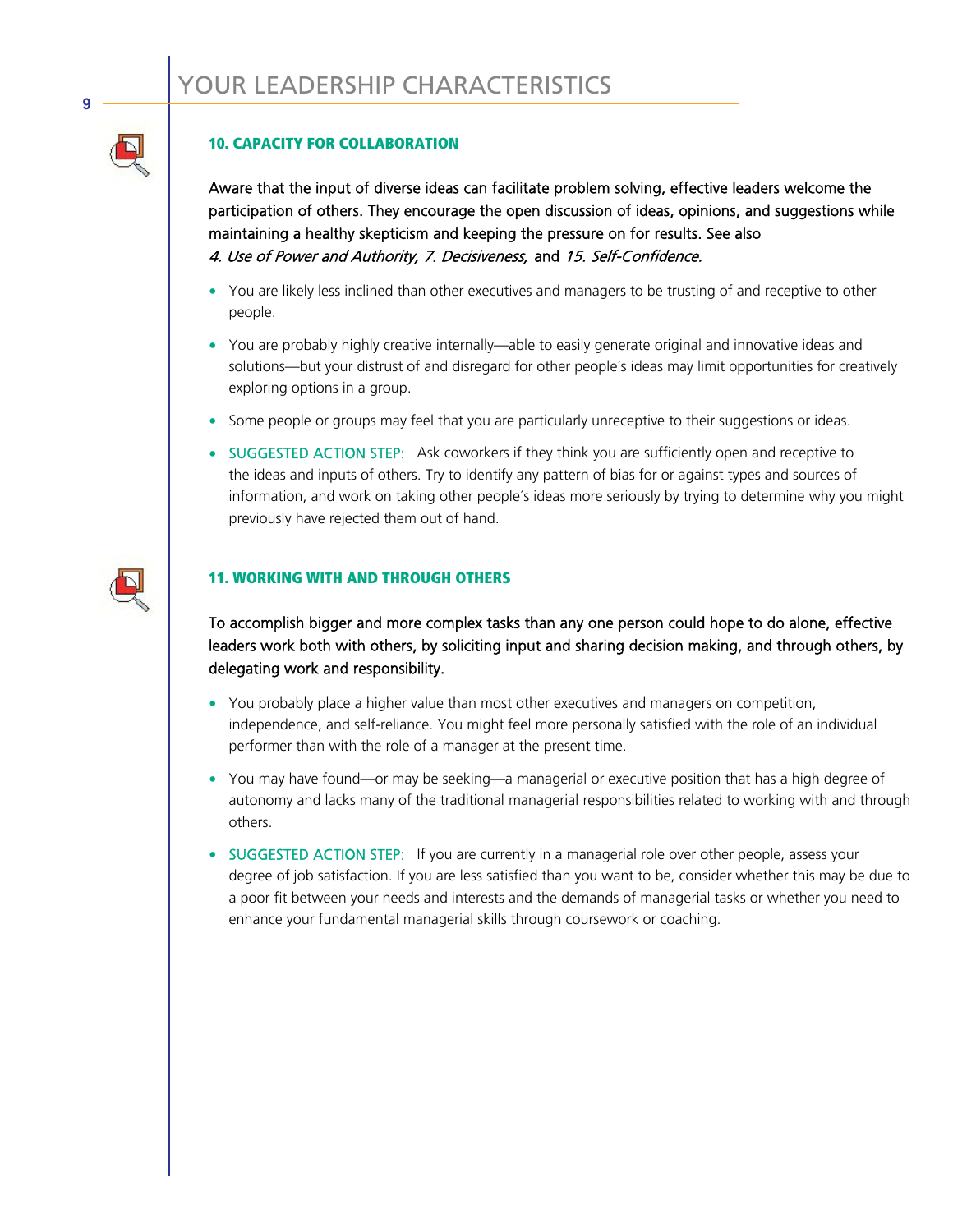## **PROBLEM SOLVING**

Handling problems well and finding effective solutions for them demand a multifaceted array of talents and skills, including political finesse, and an understanding of the motivations and feelings of others. Many of the skills assessed in this report bear on solving problems, but here we focus on three areas most directly related to problem solving: being creative, handling sensitive issues, and taking decisive action.



## **12. CREATIVITY**

Effective managers and executives are willing and able to generate creative and innovative ideas and to take calculated risks. When necessary, they challenge standard procedures or the status quo, and they formulate novel actions or solutions.

- You are likely very imaginative and independent, able to put forth unpopular or unusual ideas even when group support is absent; others probably experience you as clever and resourceful.
- You may prefer a higher rate of change and innovation than others within the organization. When others challenge your ideas, you may react impatiently.
- You may not fully appreciate the need to manage the politics of innovation and persuasively sell your ideas and suggestions to key constituents.
- SUGGESTED ACTION STEP: Solicit feedback from coworkers as to whether you adequately and effectively sell your ideas. If necessary, solicit suggestions for ways to enhance your persuasiveness and thus more fully leverage your high creativity.



### **13. HANDLING SENSITIVE PROBLEMS**

Successful leaders confront rather than avoid sensitive issues and problems, such as infringements of corporate policy or subpar work performance. They deliver difficult messages or critical feedback directly and frankly while maintaining a sensitivity and concern for those receiving the news. See also 1. Self-Awareness.

- You seem to be as willing as other executives and managers to confront employees´ performance problems and similar issues in a direct and timely manner, but you may find these duties to be somewhat draining.
- Even more than other executives and managers, you may be interested in trying to understand other people´s feelings and viewpoints; you likely modify the delivery, tone, and timing of difficult news according to the other person´s situation and emotional state.
- In delivering critical feedback, you may at times understate difficult messages to the point that the importance and urgency of corrective action is unclear.
- SUGGESTED ACTION STEP: Consider asking direct reports what, if any, changes might increase the effectiveness with which you deal with sensitive issues or problems.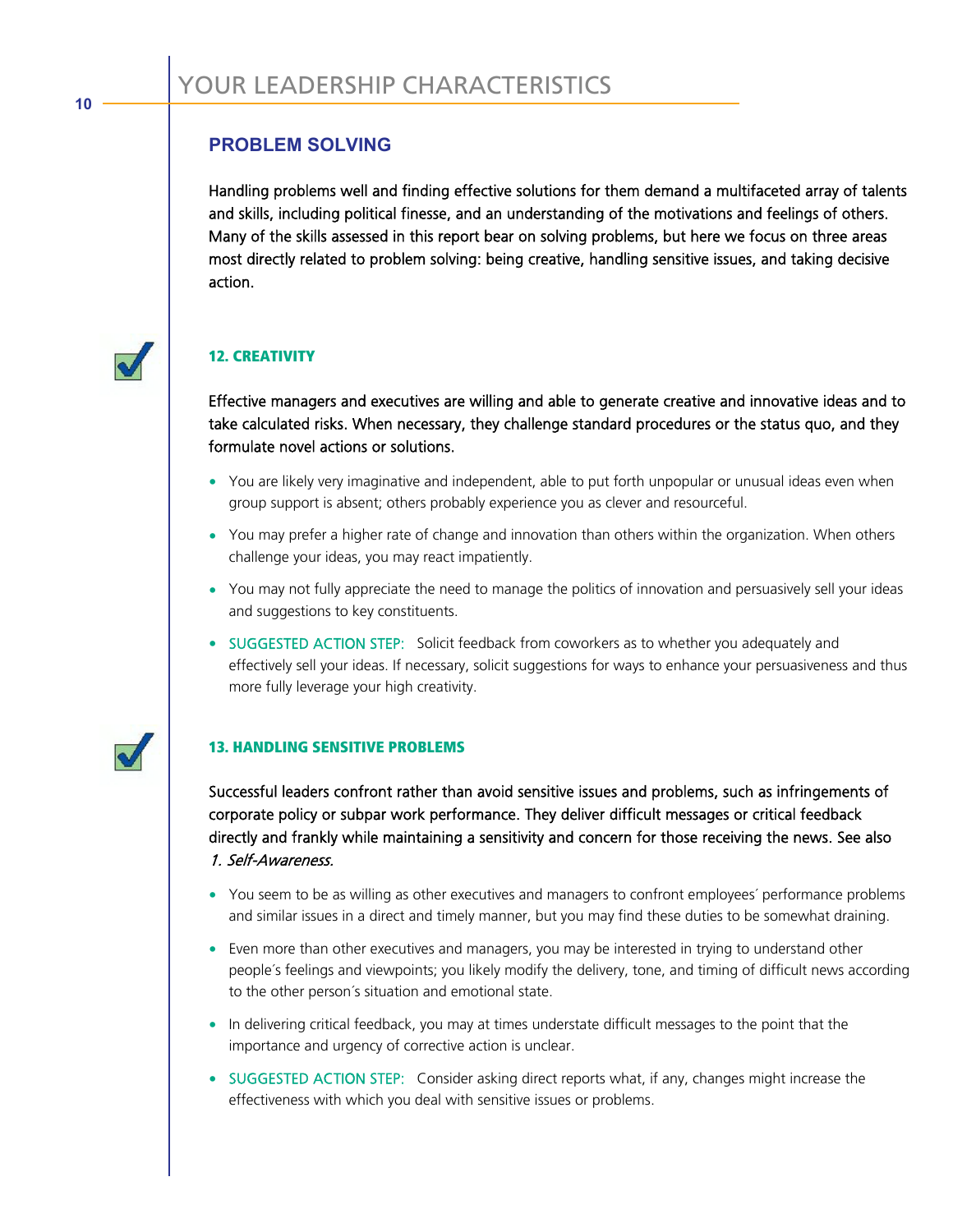### **14. ACTION ORIENTATION**

Effective leaders take action after reflecting on the pros and cons of all the available options, often without resolving every unanswered question. Although they are curious and patient, and take into account the effects their decisions may have on people, they have a bias for results and act decisively.

- You appear to be more inclined than most other executives and managers to enjoy change and more likely to seek out new ideas and innovative solutions to problems.
- You are probably more likely than other managers and executives to be concerned about how others will evaluate or criticize your actions.
- Your flexibility, adaptability, and openness to new ideas may challenge you to set priorities and to stay focused on one set course of action.
- SUGGESTED ACTION STEP: Solicit feedback from coworkers that will allow you to evaluate what, if any, changes might be needed to improve the effectiveness of your decision making: Do you focus too much on analyzing problems and generating creative solutions? Does it take too long for you to make up your mind and act?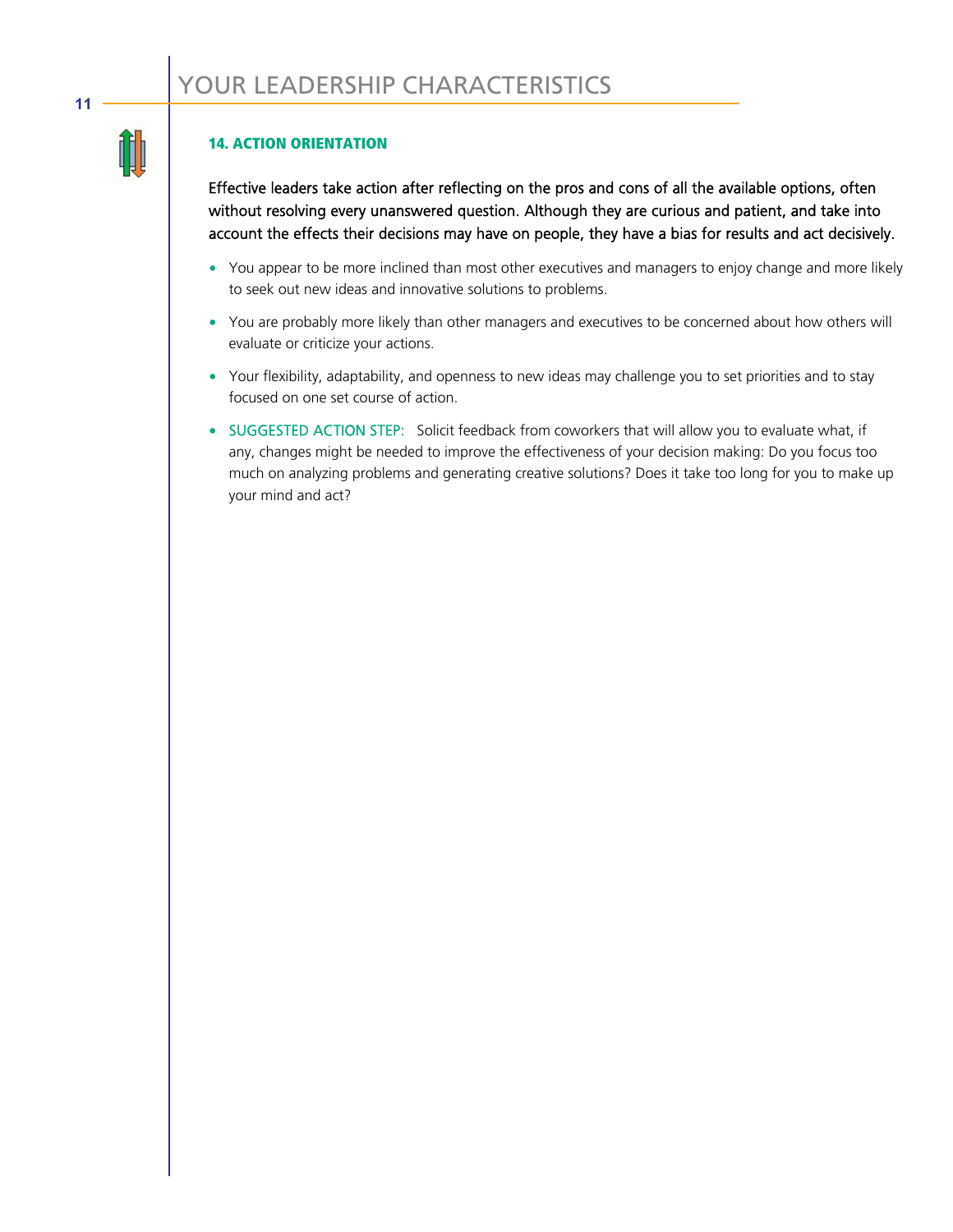## **SUSTAINING THE VISION**

Strong leaders have a clear vision for the organization and a coherent set of organizational goals. They are able to sustain the vision by inspiring the confidence of others through their own self-confidence, by using well developed communication skills to influence and motivate others, and by being visible embodiments of organizational values and goals.

## **15. SELF-CONFIDENCE**

Leaders who can rally others to pursue a vision are self-confident and optimistic. They project this confidence and optimism and use it to inspire others, despite having normal doubts, worries, and stress.

- You seem to be highly self-confident, probably more dominant, assertive, forceful, and self-initiating than most other executives and managers. You probably have the confidence to go against the prevailing or majority view and to stand alone for an idea, project, or direction that you are committed to; in the extreme, others might see you as a maverick.
- You likely have the confidence necessary to be an entrepreneur and to thrive in competitive, challenging, and fast-paced environments.
- Others are apt to see you as highly poised and outspoken, but some may also see you as too strong willed, independent, and self-promoting.
- SUGGESTED ACTION STEP: Solicit informal feedback from trusted colleagues about others´ view of you as a team player: Are you sufficiently compromising, collaborative, and cooperative? Are you so self-confident that you do not value other people´s ideas? Are you sufficiently in tune with the needs of others and the best interests of the overall enterprise?



## **16. MANAGING CHANGE**

Most managers and executives face a constantly changing environment. To be effective, they balance the benefits of order and stability with the benefits of flexibility, change, and growth. Leaders maintain focus while remaining open to exploring new approaches and new priorities.

- You are probably even more adept than most executives and managers at approaching situations from many different perspectives. You seem to be flexible, open to change, and able to easily generate a variety of different solutions to problems.
- You are likely as comfortable as other executives and managers discussing your own and others´ emotional or subjective reactions to change and transitions.
- You seem to have a large appetite for change, but you may need to monitor your ability to maintain consistency and focus; your approach to change may place a premium on your ability to communicate these changes to others.
- SUGGESTED ACTION STEP: You might survey your direct reports and other coworkers about your approach to change: Are you focused, consistent, and communicative in your approach to change initiatives? Are you overwhelming your team or organization with your zeal for change? Are you adequately balancing risk and potential reward?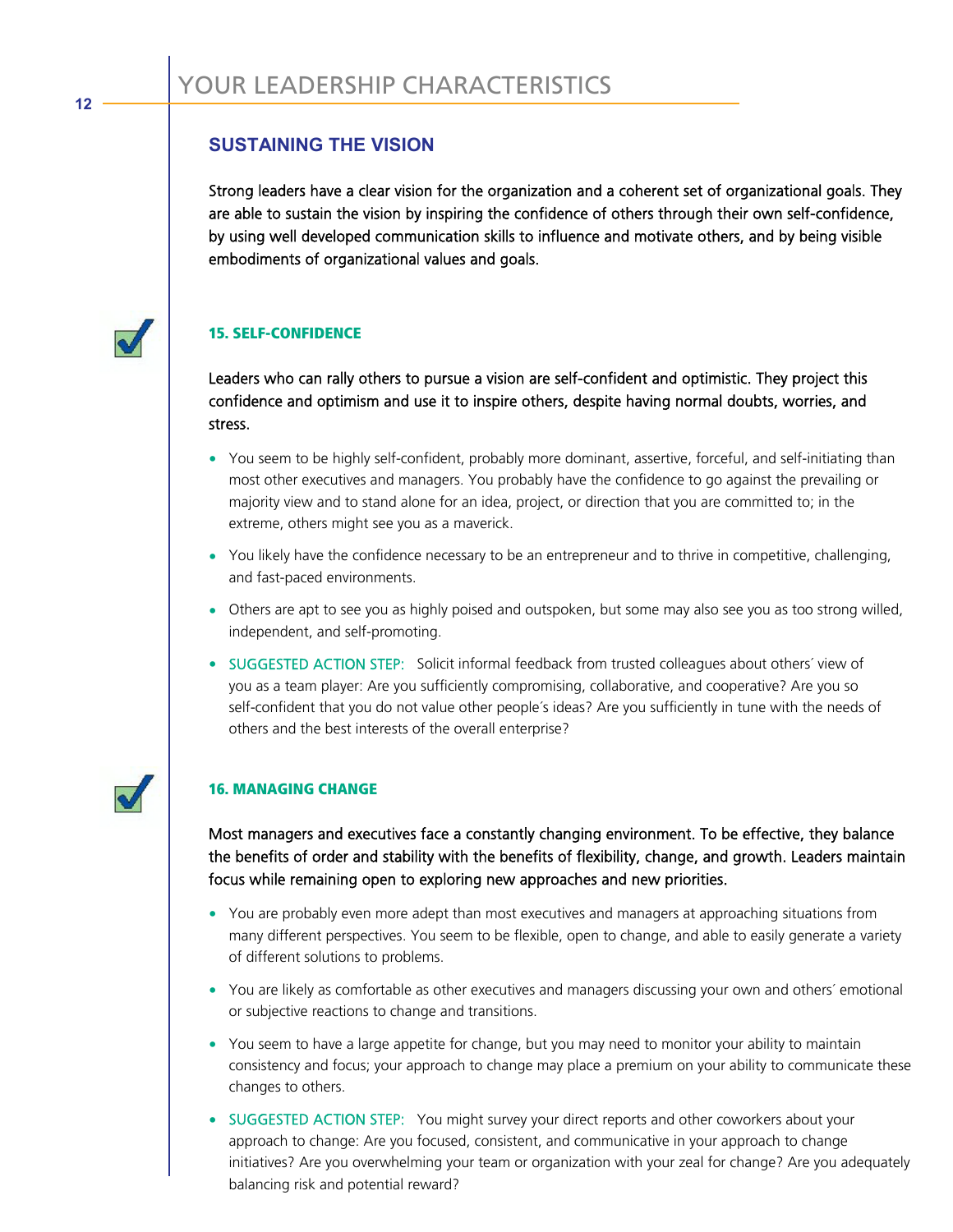#### **17. INFLUENCE**

Strong leaders naturally want to influence others and are skilled in doing so. They are generally poised, outgoing, and socially and professionally confident and have well developed communication skills that allow them to be persuasive without being overbearing. See also 4. Use of Power and Authority.

- Like most other executives and managers, you probably have a strong desire to influence other people and the outcome of events and are sociable, outgoing, and extroverted.
- Your well-developed communication skills likely allow you to present your ideas persuasively without being overbearing.
- You seem to be able to push for your own agenda while also seeking to accommodate the agendas of others and appreciate their views and opinions.

### **18. COMFORT WITH VISIBILITY**

Leaders seek out responsibility and enjoy the visibility that comes with it. Comfortable speaking in public and acting to exemplify the organization´s values, they confidently meet new people, sustain working relationships, and seek out opportunities to make formal and informal presentations to people in high positions.

- Your ambitions for positions of high visibility—in terms of level, title, salary, and size of organization—are apt to be stronger than those of most other executives and managers.
- Others likely describe you as charismatic or having a commanding presence. You are probably comfortable being "center stage," but others may see you as needing to be the center of attention.
- With your well-developed communication skills, you are likely an effective networker and presenter of both yourself and your vision. Less extroverted, verbal, or confident people might experience your communication style as too verbal or forceful.
- SUGGESTED ACTION STEP: With the help of informal feedback from coworkers, consider whether you need to better manage your visibility. Can you enhance your effectiveness by asking more questions of others and actively listening to their responses? Are there times when you should share the spotlight with others?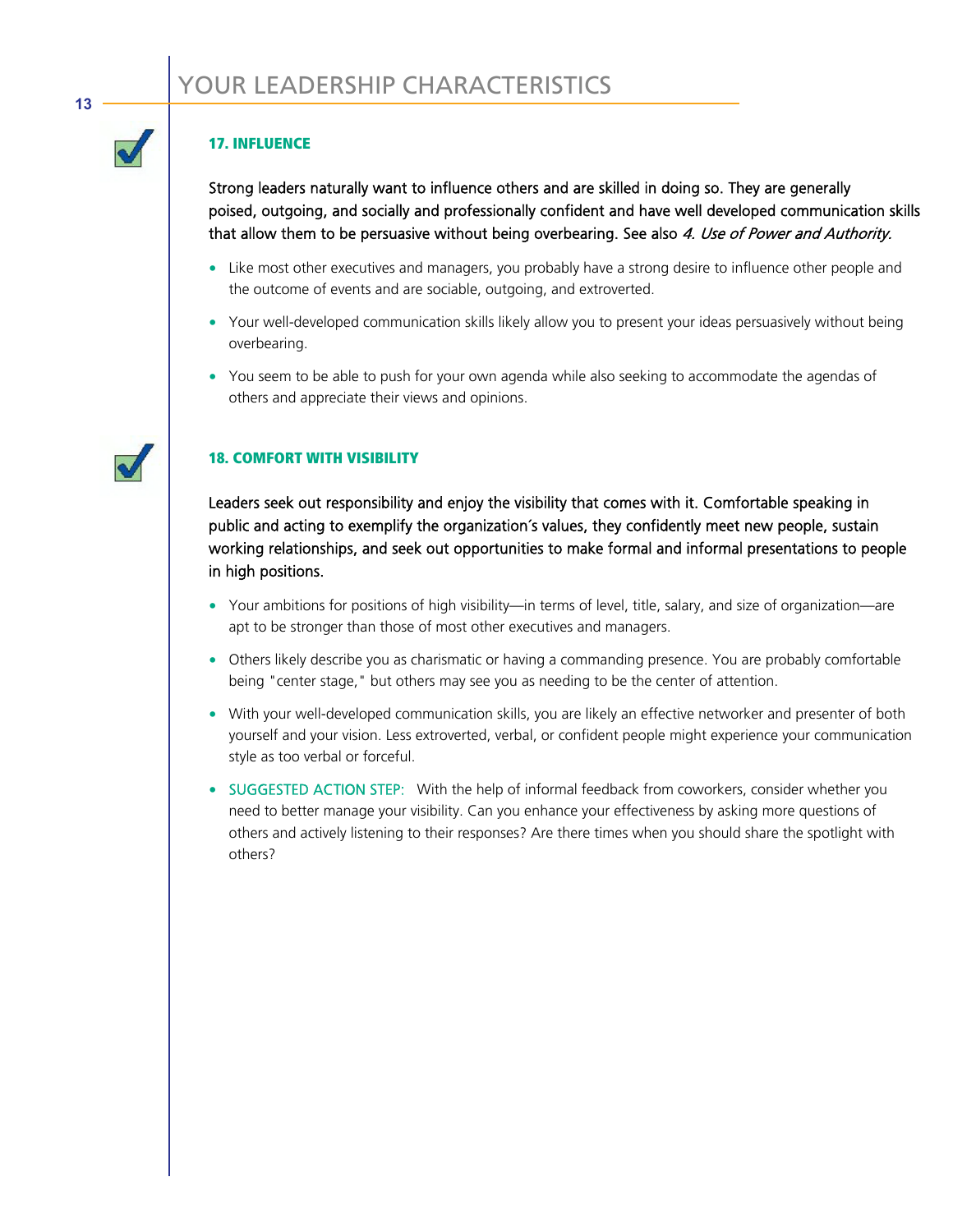# SNAPSHOT OF YOUR LEADERSHIP CHARACTERISTICS

| <b>YOUR</b><br><b>LEADERSHIP</b><br><b>CHARACTERISTICS</b> | <b>CONSIDER</b><br><b>THESE</b><br><b>YOUR</b><br><b>STRENGTHS</b> | <b>EXAMINE THESE</b><br><b>POTENTIAL</b><br><b>DEVELOPMENTAL</b><br><b>OPPORTUNITIES</b> | <b>ASSESS WHETHER</b><br><b>THESE BEHAVIORS</b><br><b>WORK TO YOUR</b><br><b>ADVANTAGE</b> |
|------------------------------------------------------------|--------------------------------------------------------------------|------------------------------------------------------------------------------------------|--------------------------------------------------------------------------------------------|
| <b>SELF-</b><br><b>MANAGEMENT</b>                          |                                                                    |                                                                                          |                                                                                            |
| 1. Self-Awareness                                          |                                                                    |                                                                                          |                                                                                            |
| 2. Self-Control                                            |                                                                    |                                                                                          |                                                                                            |
| 3. Resilience                                              |                                                                    |                                                                                          |                                                                                            |
| <b>ORGANIZATIONAL</b><br><b>CAPABILITIES</b>               |                                                                    |                                                                                          |                                                                                            |
| 4. Use of Power and Authority                              |                                                                    |                                                                                          |                                                                                            |
| 5. Comfort with<br>Organizational Structures               |                                                                    |                                                                                          |                                                                                            |
| 6. Responsibility and<br>Accountability                    |                                                                    |                                                                                          |                                                                                            |
| 7. Decisiveness                                            |                                                                    |                                                                                          |                                                                                            |
| <b>TEAM BUILDING AND</b><br><b>TEAMWORK</b>                |                                                                    |                                                                                          |                                                                                            |
| 8. Interpersonal Skill                                     |                                                                    |                                                                                          |                                                                                            |
| 9. Understanding Others                                    |                                                                    |                                                                                          |                                                                                            |
| 10. Capacity for Collaboration                             |                                                                    |                                                                                          |                                                                                            |
| 11. Working with and<br>Through Others                     |                                                                    |                                                                                          |                                                                                            |
| <b>PROBLEM</b><br><b>SOLVING</b>                           |                                                                    |                                                                                          |                                                                                            |
| 12. Creativity                                             |                                                                    |                                                                                          |                                                                                            |
| 13. Handling Sensitive<br>Problems                         |                                                                    |                                                                                          |                                                                                            |
| 14. Action Orientation                                     |                                                                    |                                                                                          |                                                                                            |
| <b>SUSTAINING</b><br><b>THE VISION</b>                     |                                                                    |                                                                                          |                                                                                            |
| 15. Self-Confidence                                        |                                                                    |                                                                                          |                                                                                            |
| 16. Managing Change                                        |                                                                    |                                                                                          |                                                                                            |
| 17. Influence                                              |                                                                    |                                                                                          |                                                                                            |
| 18. Comfort with Visibility                                |                                                                    |                                                                                          |                                                                                            |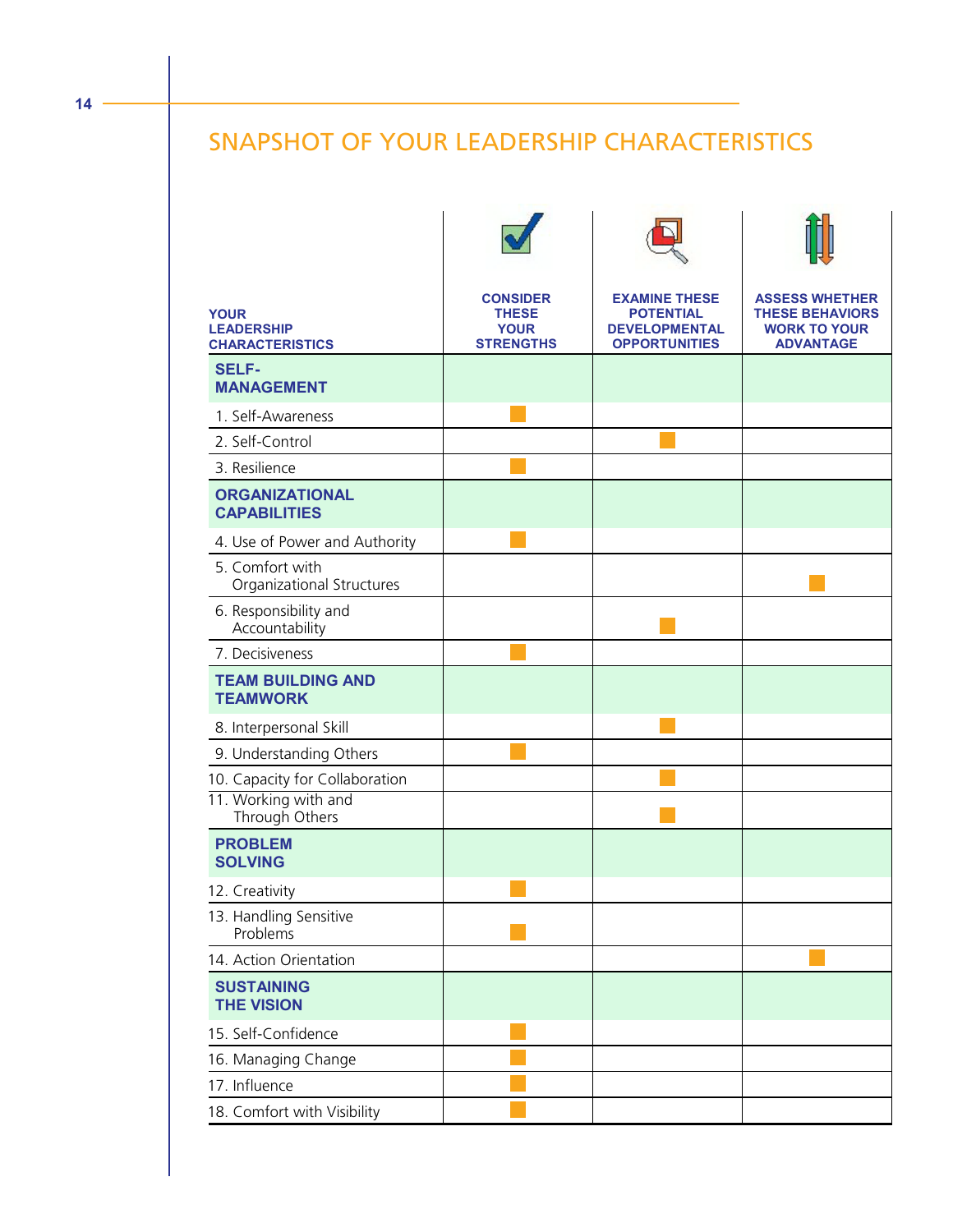# NEXT STEPS

So what does all this mean? How can you further develop yourself as a manager or executive? There are two alternative ways to begin planning your next steps: (1) You can start with what you have learned about yourself from this report and then move on from there. (2) You can start with the challenges you are currently facing as a leader and then look to this report for some insight in meeting these challenges. Below, we offer some guidance on both approaches. They are not mutually exclusive, and you may want to consider both.

## **STARTING WITH YOURSELF**

#### **CONSIDER YOUR STRENGTHS**

First, look at your strengths as indicated on your Snapshot page. In addition to the Leadership Characteristics listed in the Check Mark column, which of the characteristics in the Arrows column do you consider to be personal strengths?

In the left column of the table below, list the three strengths that you tend to rely on most. These represent skills or competencies that you exercise frequently and comfortably. In the right column, list three characteristics that you were surprised to discover were strengths or that you use less comfortably or less frequently.

| <b>STRENGTHS I RELY ON</b> | <b>STRENGTHS I COULD USE MORE</b> |
|----------------------------|-----------------------------------|
|                            | the company of the company of     |
|                            |                                   |
|                            |                                   |
|                            |                                   |

The strengths in the first column are those that, in your own judgment, already work well for you. Most managers and executives will realize the greatest benefit by focusing on those areas of strength that they are less comfortable using—those in the right column.

- Mark these strengths from the right column on your Snapshot page and then go back and read the detailed comments printed for you in the body of this report.
- Consider your functional area, your role and level in the organization, and the written and unwritten rules in your organization as you assess the analysis presented. Do you agree with the observations and descriptions as reasonably accurate?
- Consider ways in which you can develop these strengths further. For example, you can accept a new assignment, find a mentor or role model, or just make a mental note to yourself to practice the skills or behaviors conscientiously.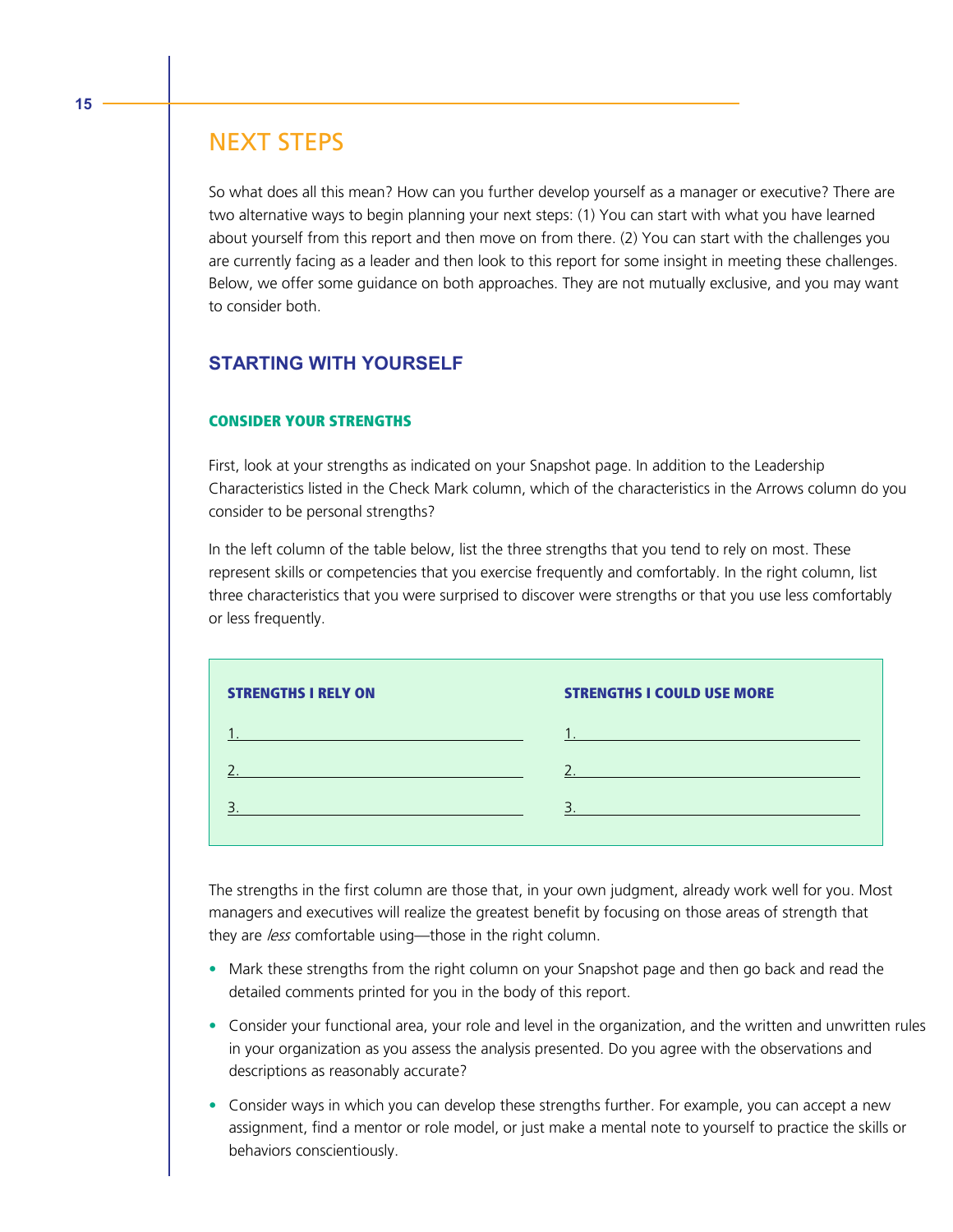#### **CONSIDER YOUR DEVELOPMENTAL NEEDS**

In addition to exercising underused strengths, you may also want to consider addressing certain skills or behaviors that may be currently limiting your effectiveness as an executive or manager. Look again at your Snapshot page, and examine the Leadership Characteristics listed in the Magnifying Glass column. Also consider those characteristics listed in the Arrows column that you consider to be limitations or developmental needs.

On the left side of the table below, list up to three characteristics that you were least surprised to find were not your strengths. On the right side, list up to three characteristics that you were most surprised to see described as areas of developmental need.

| <b>LEAST-SURPRISING DEVELOPMENTAL NEEDS</b>                                                                      | <b>MOST-SURPRISING DEVELOPMENTAL NEEDS</b>                                                                                                                                                                                      |
|------------------------------------------------------------------------------------------------------------------|---------------------------------------------------------------------------------------------------------------------------------------------------------------------------------------------------------------------------------|
| and the control of the control of the control of the control of the control of the control of the control of the | a sa kabilang sa kabilang sa pag-agamatan ng mga sanggunang sa pag-agamatan ng mga sanggunang sa pag-agamatan<br>Mga sanggunang sa pag-agamatan ng mga sanggunang sa pag-agamatan ng mga sanggunang sa pag-agamatan ng mga sang |
| a sa kacamatan ing Kabupatèn Kabupatèn Kabupatèn Kabupatèn Kabupatèn Kabupatèn Kabupatèn Kabupatèn Kabupatèn K   |                                                                                                                                                                                                                                 |
|                                                                                                                  | a sa kacamatan ing Kabupatèn Kabupatèn Kabupatèn Kabupatèn Kabupatèn Kabupatèn Kabupatèn Kabupatèn Kabupatèn K                                                                                                                  |
|                                                                                                                  |                                                                                                                                                                                                                                 |

These two categories of developmental needs represent very different challenges for most leaders. Your least-surprising developmental areas are, by definition, ones you know very well. You may have developed strategies that compensate for them; perhaps you have moved to a position in which they seem less important or less critical. In any case, they are probably known quantities for you.

Your most-surprising developmental areas, in contrast, are potentially more troubling in that they could represent blind spots. Your preferences, attitudes, and behavior in such an area may be somewhat hidden from you but visible to others and may hamper your effectiveness.

- Mark your potential blind spots on your Snapshot page and then go back and read the detailed comments printed for each of these Leadership Characteristics.
- Consider the formal and informal feedback you have received from others (especially the person to whom you report) and your career aspirations. How do the behaviors related to your potential blind spots show up in your work? How do others react to you when they do show up? What can you do to change?
- Read the Action Step suggested for each potential blind spot. If it fits your own assessment, consider what practical measures you can take to act on it.